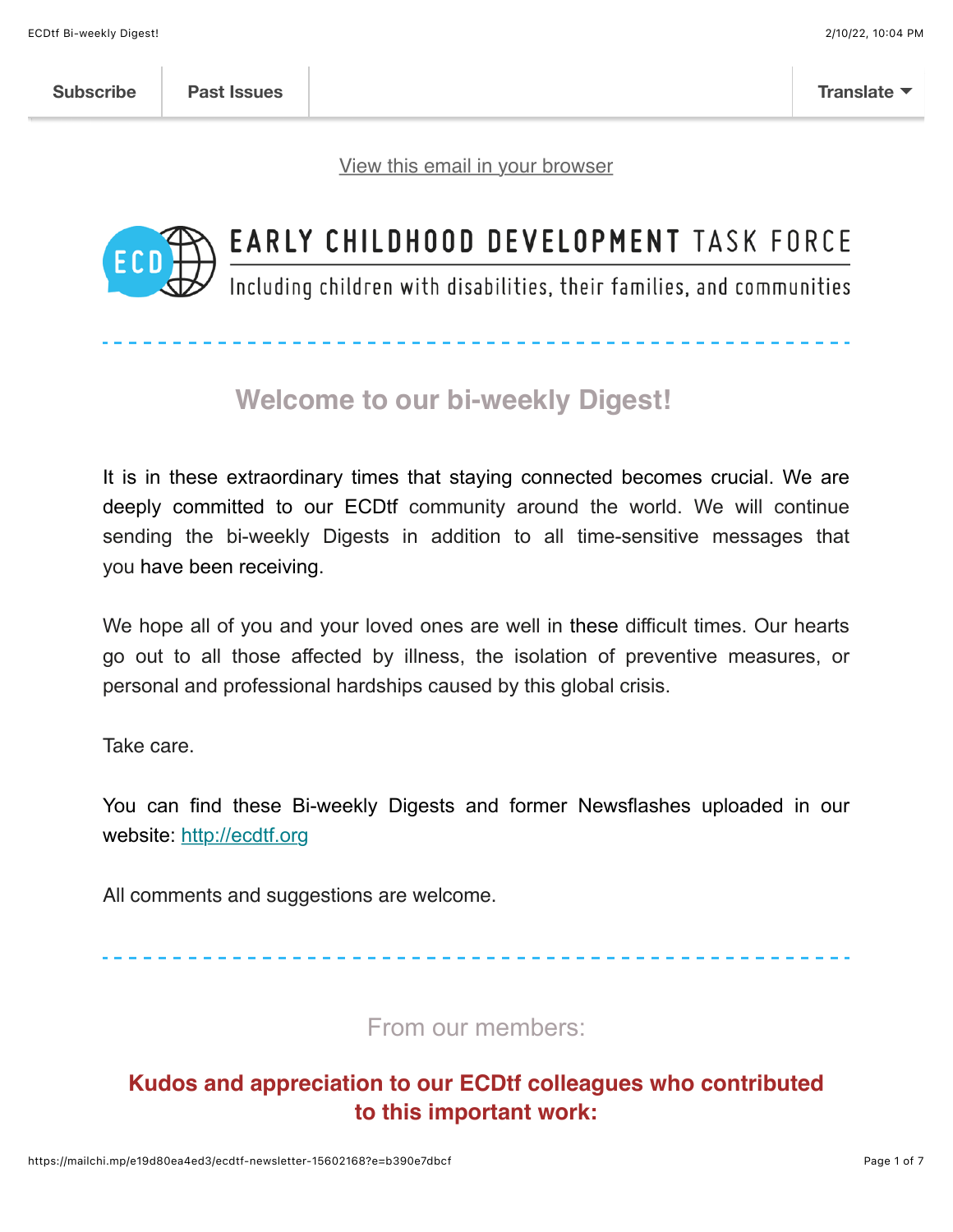[Early Child Development: From Measurement to Optimal Functioning](https://www.mdpi.com/books/pdfview/book/4331) and Evidence-based Policy

**Congratulations and appreciasstion to ECDtf colleague Paul Lynch on publication of this important new review:**

[Widening the focus of school readiness for children with disabilities in](https://mcusercontent.com/fdbb07179dc5a2d4ccfab37d9/files/65e8134f-3b57-7e1e-6928-97440d10376a/Lynch_Soni_2021_Widening_the_focus_of_school_readiness_for_children_with_disabilities_in_Malawi_a_critical_review_of_the_literature.pdf) Malawi: a critical review of the literature

### News

[Ableism Is Embedded In Our Language. We Can Dismantle It](https://www.buzzfeednews.com/article/emersonmalone/ableism-language-disability)

[Helen Milroy: pioneer in Indigenous and child mental health](https://www.thelancet.com/journals/lancet/article/PIIS0140-6736(21)02483-1/fulltext?dgcid=raven_jbs_etoc_email)

[United States can be a leader on behalf of people with disabilities](https://www.bostonglobe.com/2021/11/22/opinion/united-states-can-be-leader-behalf-people-with-disabilities-around-world/) around the world

[The pandemic has been challenging for children but if we stop and](https://www.theguardian.com/commentisfree/2021/nov/08/the-pandemic-has-been-challenging-for-children-but-if-we-stop-and-listen-we-can-find-out-what-they-need) listen, we can find out what they need

## Events

**Online event:** [Conversatorio "De la investigación a la acción: el diálogo político](https://www.facebook.com/events/905302770107258/) para la toma de decisiones" [December 2, 2021](https://www.worldbank.org/en/events/2021/11/15/driving-innovation-in-nutrition-financing#1)

**Live launch**[: Early Childhood Matters - The Climate Issue: Caring for children](https://www.issa.nl/content/live-launch-early-childhood-matters-climate-issue-caring-children-and-planet?ct=t(EMAIL_CAMPAIGN_Nov_ExternalNL_2021)) and the planet [December 2, 2021](https://www.worldbank.org/en/events/2021/11/15/driving-innovation-in-nutrition-financing#1)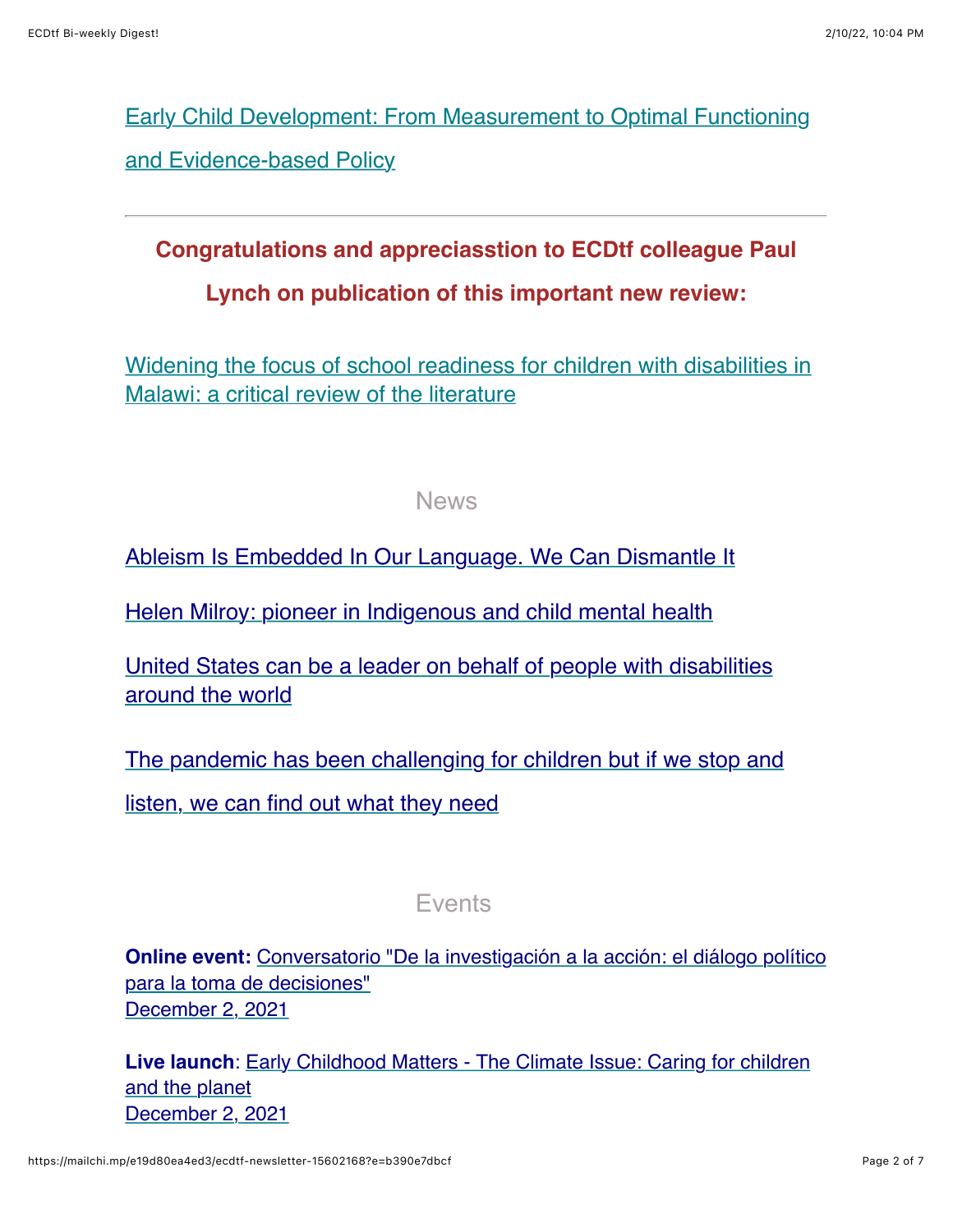**Launch** of the [Global Partnership Strategy for Early Childhood](https://unesco-org.zoom.us/webinar/register/WN_c71IFdKZQVGQfp071QKI4g) [December 6, 2021](https://www.worldbank.org/en/events/2021/11/15/driving-innovation-in-nutrition-financing#1)

**Webinar:** What do we know (so far) about remote delivery of early childhood development programs in humanitarian settings? [December 9, 2021](https://www.worldbank.org/en/events/2021/11/15/driving-innovation-in-nutrition-financing#1)

**Online event[:](https://www.eventbrite.com/e/ask-me-anything-with-nyc-department-of-education-registration-195244550707)** [Ask-Me-Anything event about their interdisciplinary approach to](https://www.eventbrite.com/e/ask-me-anything-with-nyc-department-of-education-registration-195244550707) data science education [December 13, 2021](https://www.worldbank.org/en/events/2021/11/15/driving-innovation-in-nutrition-financing#1)

**Webinar:** [Why the best early intervention evidence is local](https://www.eventbrite.co.uk/e/why-the-best-early-intervention-evidence-is-local-tickets-211157195857) February [7, 2022](https://www.worldbank.org/en/events/2021/11/15/driving-innovation-in-nutrition-financing#1)

**Online global summit:** [Global Disability Summit Civil Society Forum Global](https://www.internationaldisabilityalliance.org/content/online-global-consultation-civil-society-forum-global-disability-summit-2022) **Consultation** February 1[5, 2022](https://www.worldbank.org/en/events/2021/11/15/driving-innovation-in-nutrition-financing#1)

**Event:** [European Conference - Health and education outcomes of children](https://www.eurolinkcat.eu/) across Europe with congenital anomalies April 7-9, 2022, Poznan, Poland

## **Some interesting articles and report**

#### **Report:** [STRENGTHENING FAMILY-BASED CARE IN REFUGEE CONTEXTS](https://www.wearelumos.org/resources/strengthening-family-based-care-refugee-contexts/?fbclid=IwAR2Ng2EmYZ2ozhVVcjCDDhejAvu4fK4KhXB5p1zCvkm2V0DgaYLzCvyjPd8)

**Article:** [Clinician Perspectives of Chronic Pain Management in Children and](https://pubmed.ncbi.nlm.nih.gov/33251932/) Adolescents with Cerebral Palsy and Dyskinesia

**Article:** [Assessing fidelity of implementation to a technology-mediated early](https://onlinelibrary.wiley.com/doi/abs/10.1111/jcal.12621) intervention using process data

**Report:** [Growing up in the Covid-19 pandemic: An evidence review of the impact of](https://www.eif.org.uk/report/growing-up-in-the-covid-19-pandemic-an-evidence-review-of-the-impact-of-pandemic-life-on-physical-development-in-the-early-years)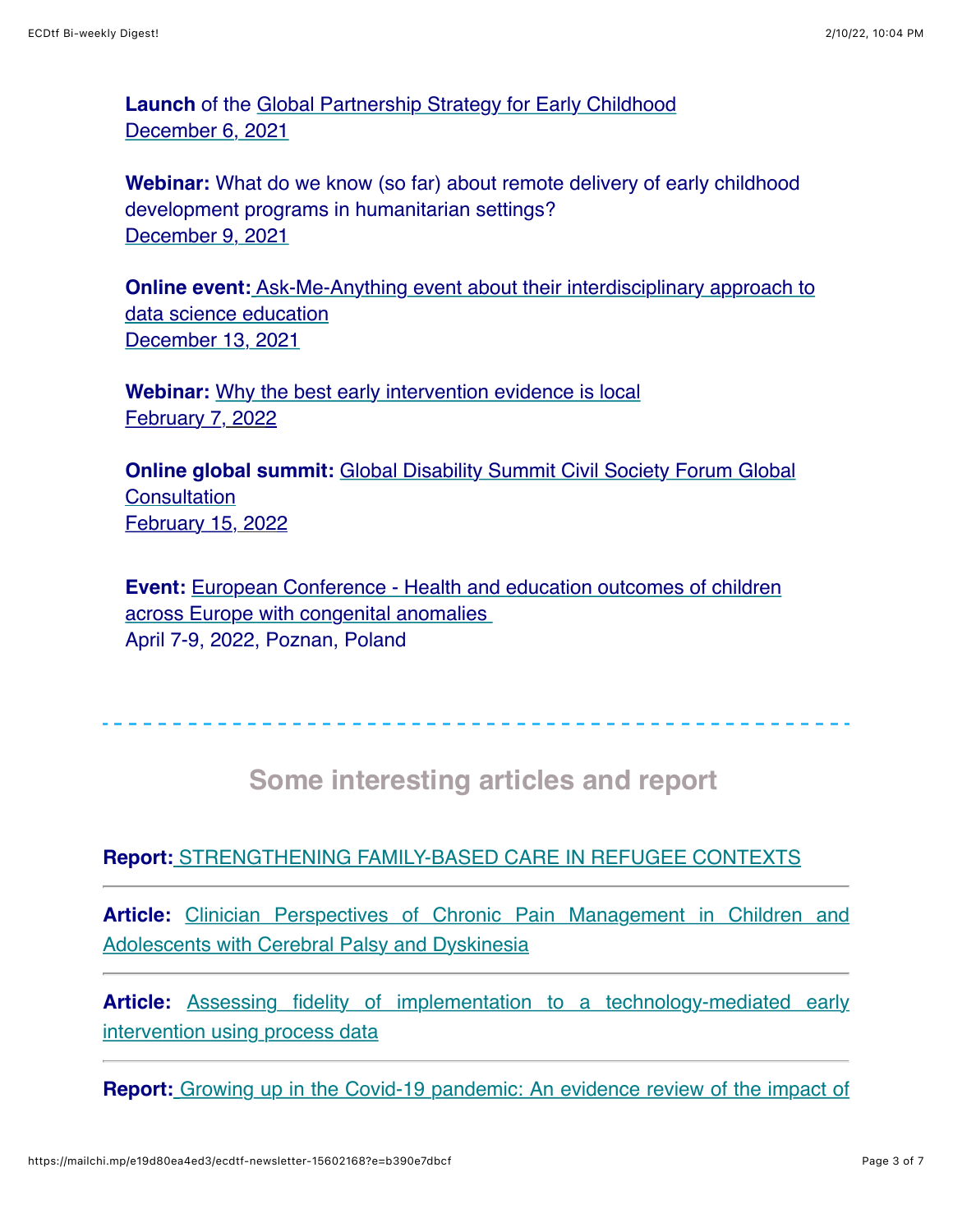#### [pandemic life on physical development in the early years](https://www.eif.org.uk/report/growing-up-in-the-covid-19-pandemic-an-evidence-review-of-the-impact-of-pandemic-life-on-physical-development-in-the-early-years)

**Article:** [Study finds infants later diagnosed with autism show reduced social](https://www.eurekalert.org/news-releases/934774) communication before their first birthday

**Article:** [COVID-19 and Children's Well-Being: A Rapid Research Agenda](https://link.springer.com/article/10.1007/s10995-021-03207-2)

## **RESOURCES**

**Article:** [Building a Positive School Climate Through Restorative Practices](https://learningpolicyinstitute.org/product/wce-positive-school-climate-restorative-practices-brief)

**Article**: [How playfulness develops and spurs a drive to learn](https://childandfamilyblog.com/playfulness-develops-drive-to-learn/)

**Resource:** [Making PE More Enjoyable for Students With Physical Disabilities](https://www.edutopia.org/article/making-pe-more-enjoyable-students-physical-disabilities?utm_content=linkpos5&utm_source=edu-newsletter&utm_medium=email&utm_campaign=weekly-2021-11-17-A)

**Article**: [Gifted education's future requires more diversity, inclusion and access](https://www.k12dive.com/news/the-struggles-and-success-of-diversifying-gifted-education/609200/)

**Resource**: [Setting Up Strong Family Engagement in the Early Grades](https://www.edutopia.org/article/setting-strong-family-engagement-early-grades)

**Toolkit:** [Screen-Time Reduction Toolkit for Child Care Providers](https://d3knp61p33sjvn.cloudfront.net/2015/04/Screen-TimeReductionToolkit.pdf)

**Tool:** Diversity+ Charter: Supporting First Steps Towards Diversity Positive ECEC **Services** 

**Resource:** [Young Children and Screens: Putting Parents in the Driver's Seat](https://www.zerotothree.org/resources/2532-young-children-and-screens-putting-parents-in-the-driver-s-seat)

**Resources**: [Loose parts: What does this mean?](https://extension.psu.edu/programs/betterkidcare/early-care/tip-pages/all/loose-parts-what-does-this-mean)

**Resource:** [Learn how personalized video contributes to equity in student and](https://www.k12dive.com/spons/learn-how-personalized-video-contributes-to-equity-in-student-and-caregiver/609748/) caregiver communication

**Resource:** [3 steps to creating a comfortable learning environment](https://www.eschoolnews.com/2021/11/02/3-steps-to-creating-a-comfortable-learning-environment/)

**Article: [Face Masks Don't Hide Emotions From Kids: Study](https://consumer.healthday.com/b-11-16-face-masks-don-t-hide-emotions-from-kids-study-2655744714.html)**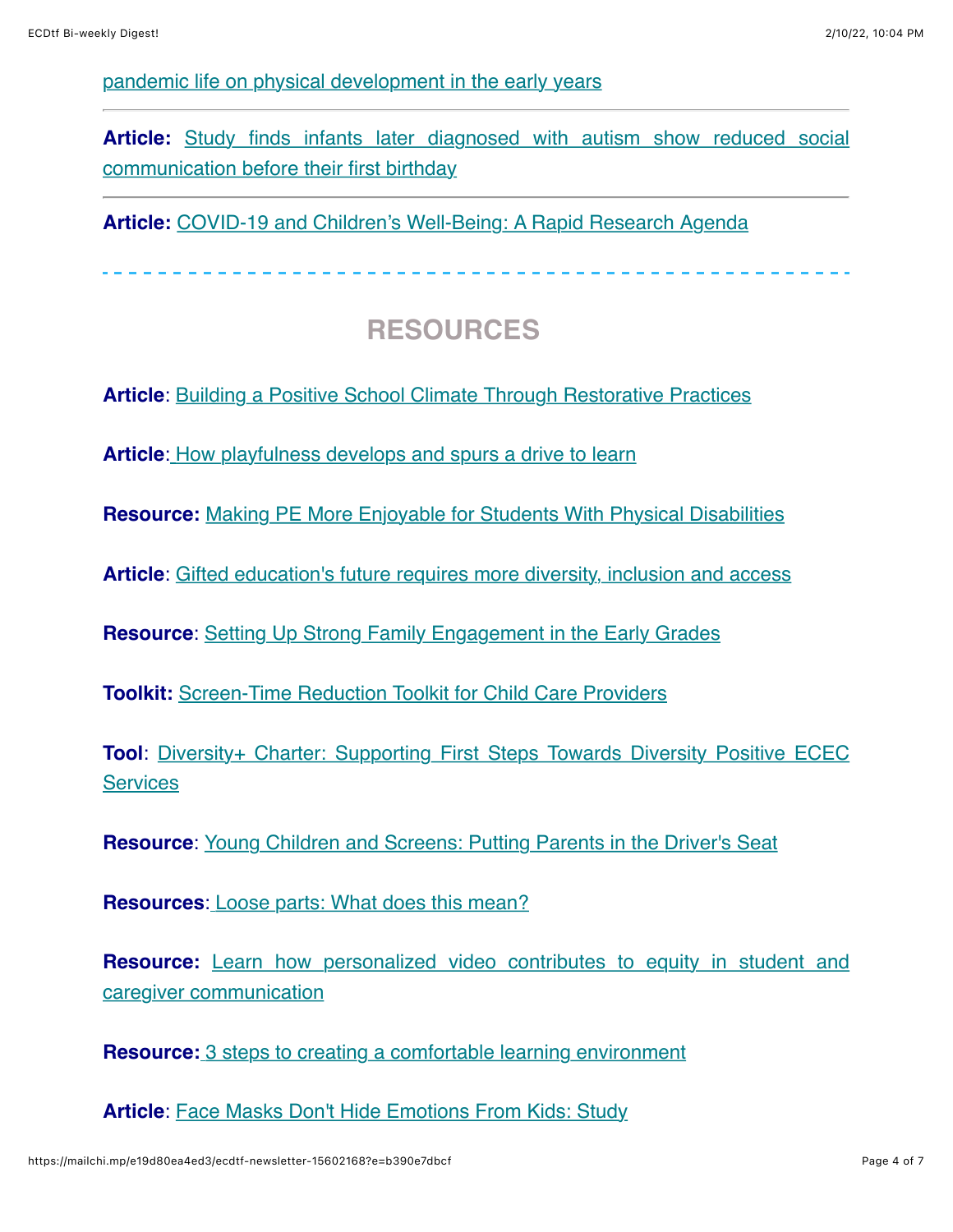**Resource**: [ISSA Connects for Learning - Session Recordings](https://www.youtube.com/playlist?list=PLrNcGju3ovm1u7mq_3ut0dFYbb8z5YJlI)

**Resource**: [REYN Bulgaria is Uniting Efforts for ECD Advocacy](https://reyn.eu/reynnationalnetworks/reyn-bulgaria/?ct=t(EMAIL_CAMPAIGN_Nov_ExternalNL_2021))

**Resource**: Accelerating the End of Child Marriage in the MENA Region. From [Evidence-based Research to Policy and Programme Building: Showcasing Learning](https://childhub.org/en/child-protection-webinars/accelerating-end-child-marriage-mena-region) and Results

**Resource**: [Making childhood trauma a little less traumatic](https://www.thespectrum.com/story/news/2021/11/07/live-well-making-childhood-trauma-little-less-traumatic/6316656001/)

**Resource:** [How to Counter Learned Helplessness](https://www.edutopia.org/article/how-counter-learned-helplessness?fbclid=IwAR2qinVcuR5i5L3izwWU7ZX6tZwCxFeD6cnVvInqRf3Nw-16Bf1F9fEF9Ac)

**Resource:** [World Congress on Justice with Children: "Our difficulties are not](https://www.tdh.ch/en/news/world-congress-justice-children-our-difficulties-are-not-sufficiently-recognised) sufficiently recognised"

**Resource:** [Eight strategies to support children with selective mutism](https://www.banterspeech.com.au/eight-strategies-to-support-children-with-selective-mutism/?fbclid=IwAR2lMRMX9rOo8nhFHvXC-CNMFEP9jYty-4WLRT6JABGm0hAndRuyuiNPoV0)

**Article:** [Extreme eating problems in early childhood linked to higher chance of](https://www.nih.gov/news-events/news-releases/extreme-eating-problems-early-childhood-linked-higher-chance-developmental-delay-nih-study-suggests?fbclid=IwAR05xQr8JIBRcMwUQdF0QostUUMX_vyehAEhb5otFL4tlXvJTQbrOiP_40I) developmental delay, NIH study suggests

**Tool:** [Reducing Parental Conflict Planning Tool](https://www.eif.org.uk/resource/reducing-parental-conflict-planning-tool)

**Tool:** [Supporting the implementation of Family Hubs in local areas](https://www.nationalcentreforfamilyhubs.org.uk/toolkit/)

**Resource**: [How to Help a Child Bond With Their Special Needs Classmate](https://www.newyorkfamily.com/help-child-bond-with-special-needs-classmate/)

**Film** [Edge of the Valley](https://www.nrc.no/shorthand/stories/edge-of-the-valley/index.html) Norwegian Refugee Council & Education Cannot Wait

 **Call to action** 

[Call for Applications: 2022 ECDAN Knowledge Fellows Program](https://mailchi.mp/e19d80ea4ed3/Call%20for%20Applications:%202022%20ECDAN%20Knowledge%20Fellows%20Program)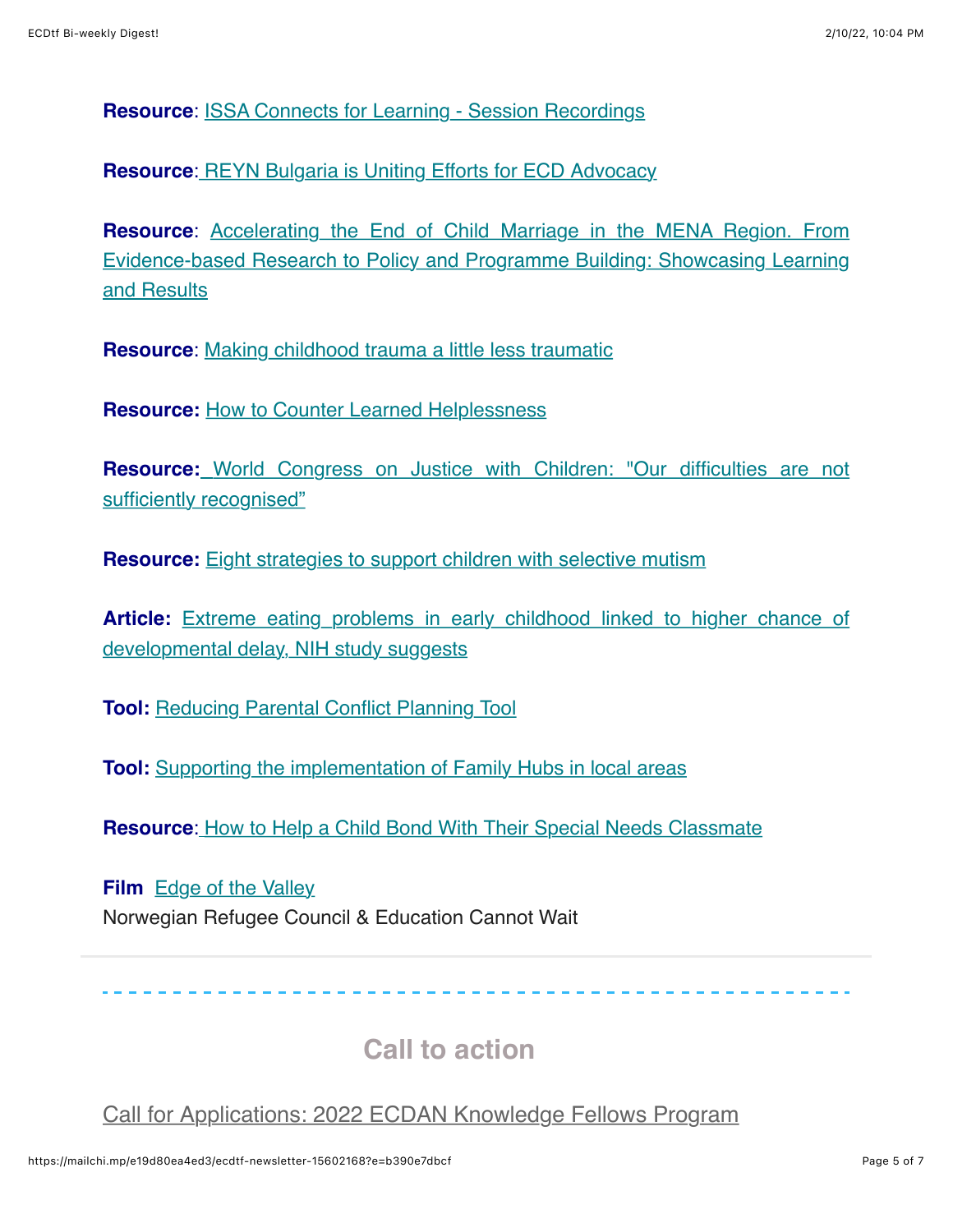[Call to address the climate crisis to protect the well-being and development](https://mailchi.mp/arnec/regional-call-to-action-on-cc-30sept?ct=t(EMAIL_CAMPAIGN_Nov_ExternalNL_2021)) of young children

## **Classes and courses**

#### **E-course:** [i-RESTORE Protecting Child Victims Through Restorative Justice](https://childhub.org/en/online-learning-materials/i-restore)

# **Job opportunities**

**Program Assistant, Education** The Dialogue

[Education Development Officer \(Foundational Skills Advisor\)](https://inee.org/jobs/education-development-officer-foundational-skills-advisor) U.S. Agency for International Development Washington, D.C. APPLICATION DEADLINE: 8 DECEMBER 2021

[USAID ECCN Steering Group Application - Now Open!](https://na01.safelinks.protection.outlook.com/?url=https%3A%2F%2Finee.us5.list-manage.com%2Ftrack%2Fclick%3Fu%3Dfef0506b371181f31cc3ba467%26id%3D60d8931a92%26e%3De2d7536134&data=04%7C01%7C%7C4208a153678f4751460208d9ab3b8eaf%7C84df9e7fe9f640afb435aaaaaaaaaaaa%7C1%7C0%7C637729094550309481%7CUnknown%7CTWFpbGZsb3d8eyJWIjoiMC4wLjAwMDAiLCJQIjoiV2luMzIiLCJBTiI6Ik1haWwiLCJXVCI6Mn0%3D%7C3000&sdata=b2%2Fj98Le8SJtbWRRFwg1E9rCI614NcPGTrqSH2oE3dE%3D&reserved=0https://inee.org/jobs/usaid-eccn-steering-group-application-now-open) Education Development Center **Remote** APPLICATION DEADLINE: 12 DECEMBER 2021

[Early Childhood Education Specialist](https://na01.safelinks.protection.outlook.com/?url=https%3A%2F%2Finee.us5.list-manage.com%2Ftrack%2Fclick%3Fu%3Dfef0506b371181f31cc3ba467%26id%3D512a89d491%26e%3De2d7536134&data=04%7C01%7C%7C4208a153678f4751460208d9ab3b8eaf%7C84df9e7fe9f640afb435aaaaaaaaaaaa%7C1%7C0%7C637729094550319440%7CUnknown%7CTWFpbGZsb3d8eyJWIjoiMC4wLjAwMDAiLCJQIjoiV2luMzIiLCJBTiI6Ik1haWwiLCJXVCI6Mn0%3D%7C3000&sdata=tCpuqQMOtRScgVCXKC8mjGc1UtZYMsEJGPKuoa2xDW0%3D&reserved=0https://inee.org/jobs/early-childhood-education-specialist) Right To Play London, UK or Toronto, Canada APPLICATION DEADLINE: 31 DECEMBER 2021

[Consultant National Technique/Ingénieur Génie Logiciel](https://inee.org/fr/jobs/consultant-national-techniqueingenieur-genie-logiciel) UNESCO **Tchad** APPLICATION DEADLINE: 5 JANUARY 2022

--------